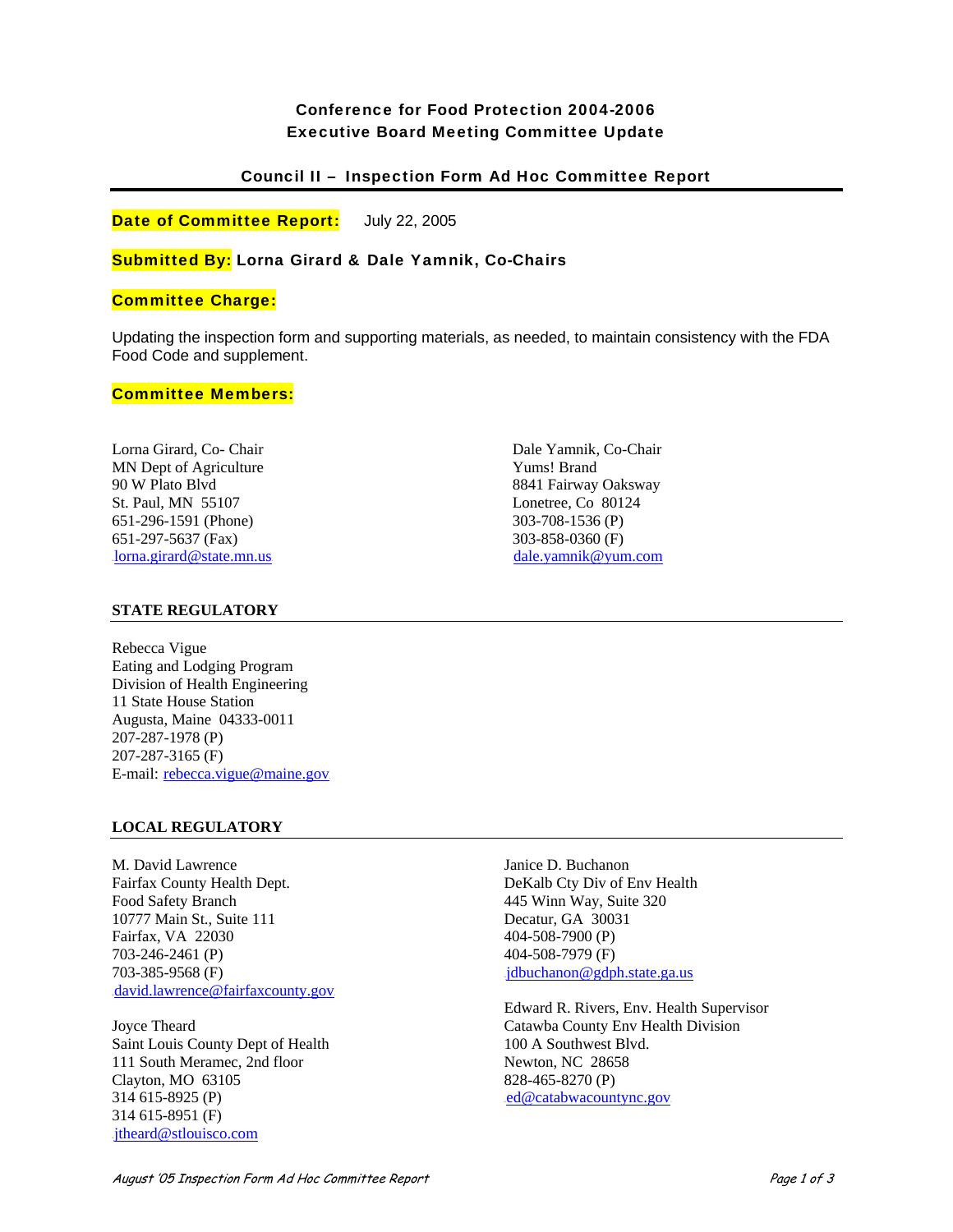### **FEDERAL**

Bradley E. Tufto FDA Retail Food Specialist Spokane Resident Post 1000 North Argonne, Ste 105 Spokane Valley, WA 99212 509-353-2554 (P) 509-353-2746 (F) Brad.tufto@fda.gov.

Wendy Fanaselle, FDA's Liaison FDA CFSAN 510 Paint Branch Pkwy, HF S-627 College Park, MD 20740-3835 301-436-1561 (P) 301-436-2715 (F)  $w$ fanasel@cfsan.fda.gov

Kim Livsey FDA SE Regional Food Specialist  $608^{\text{th}}$  Street Atlanta, GA 30309 404-253-1273 (P) 404-253-2257 (F) klivsey@ora.fda.gov

#### **INDUSTRY**

Chuck Catlin Red Lobster Paradise Division Office 15051 N. Kierland Blvd, Suite 220 Scottsdale, AZ 85254 408-483-2455 (P) 480-315-0328 (F) .ccatlin@darden.com

LeAnn Chuboff National Restaurant Association/Educational Foundation 175 W Jackson, Suite 1500 Chicago, IL 60604 312-715-1010, ext 374 (P) 312-566-9728 (F) lchuboff@foodtrain.org

Brady Daniels Ecosure 60 Revere Drive, Suite 800 Northbrook, IL 60062 847-480-9898, Ext. 134 (P) 847-480-1836 (F) brady.daniels@ecolab.com

#### **ACADEMIA**

None

#### **CONSUMERS**

None

Paul Ryan

Paragon Bermuda (Canada) Ltd. 100 York Boulevard, Suite 610 Richmond Hill, Ontario, Canada 905-886-4816, ext 11 (P) 905-886-0755 (F) pryan@paragoncda.com

Geri Jones Process Management Consulting 317-873-6984 (P) 317-402-8185 (cell) food\_safety@comcast.net

Lawrence C. Edwards Food Safety Programs Food Marketing Institute 655  $15^{th}$  St. N.W. Washington D.C. 20005 202-220-0659 (P) 202-220-0876 (F)  $ledwards@fmi.org$